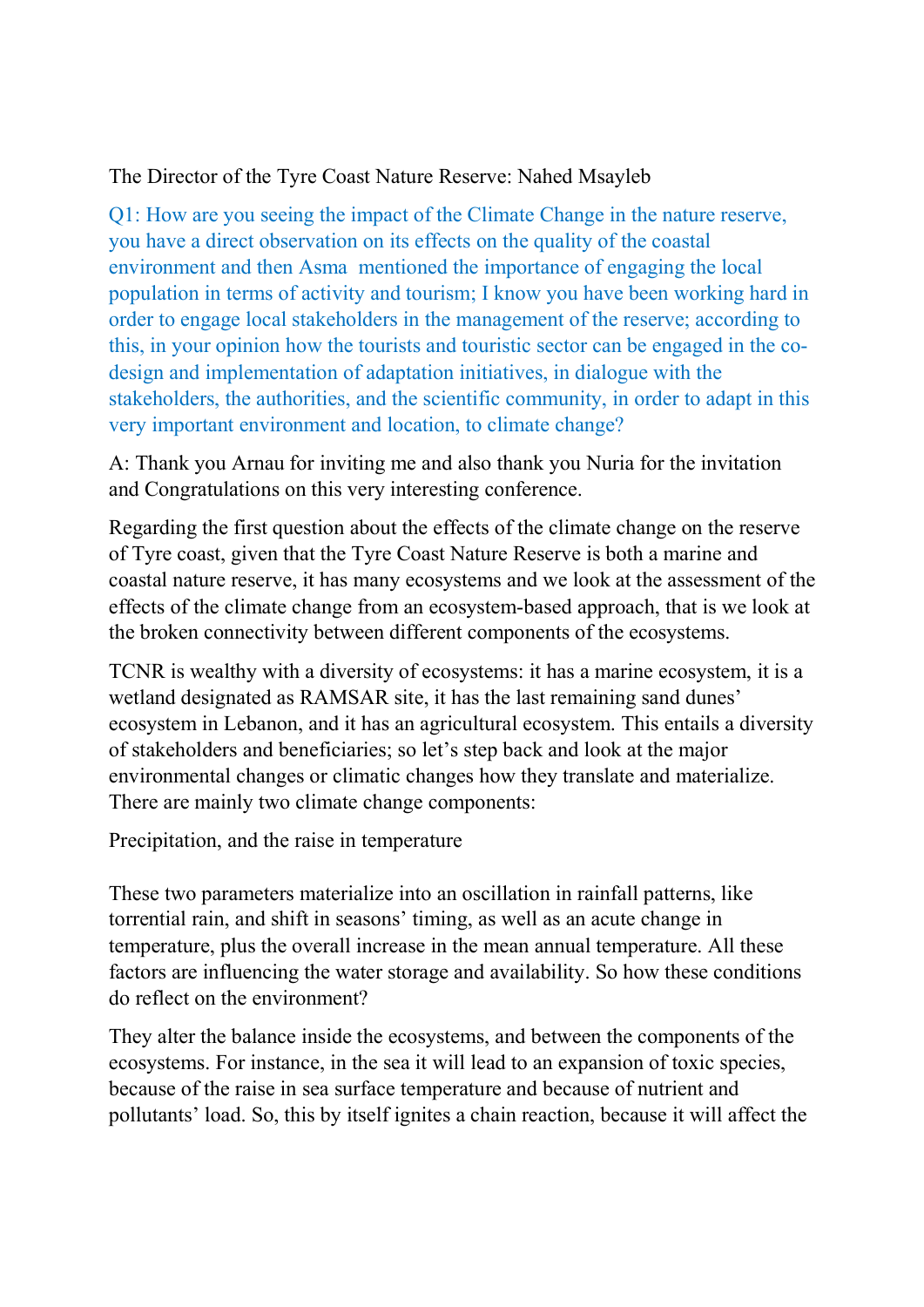plankton and the pelagic fish and also seagrass and sea fans, which are considered engineering species. So these species have become extinct along the entire Lebanese coast, which had an altering effect on water quality; so imagine the effect on the other species in the sea! This is from one side.

From another side, we have an invasion of alien species that are coming from the Red Sea, and maybe from the Atlantic Ocean through Gibraltar by migration, and by the sea currents. This has been more accentuated by the raise in temperature and the differences in water temperatures, because these species follow the more comfortable temperature zones for them, hence invading our waters and gradually replacing our endemic and local species.

So, this balance that existed before, and the local marine ecosystem equilibrium with its related biodiversity have been broken and the invasive species are time by time replacing the local and endemic species and altering the source of livelihood for the fishermen, this vulnerable society group. This is the effect on the marine biodiversity and ecosystem. On the other hand, given that the reserve is classified as a RAMSAR site due to the existence of the springs of "Ras El Ain", constituting the main source of domestic water for the entire city of Tyre and its surrounding villages, the main source of irrigation water for the entire agricultural zone of "Ras Al Ein", and one remaining part flows into the sea forming an estuary. So with the trends we were monitoring and analyzing since thirty years about the rainfall and temperature trends in our region, we noticed that the average rainfall had shown a slight decrease in the overall rates by about 38 mm over the last 29 years. Moreover, another important parameter related to rainfall, is the change or variation in the annual rainfall time series, that is rainfall season and patterns. This shift in the rain season affects the agricultural production, and by consequence it will affect the livelihood of the farmers and the consumers eventually.

The temperature trends in Tyre and along the entire coastal area of Lebanon, had increased in the last three decades on average by 1.4 degree, which is reflected on the sea level rise, the occurrence of heat waves, and accordingly on the increase in plant transpiration and surface water evaporation, or EvapoTranspiration (ET), and the overall demand on water for irrigation. So, even if upon the evaluation of the trends of water budget provided by the springs of "Ras Al Ein" had not decreased greatly, the demand on water, specifically surface water, had hugely increased, which means that if we don't adopt more sustainable water uses or enforce more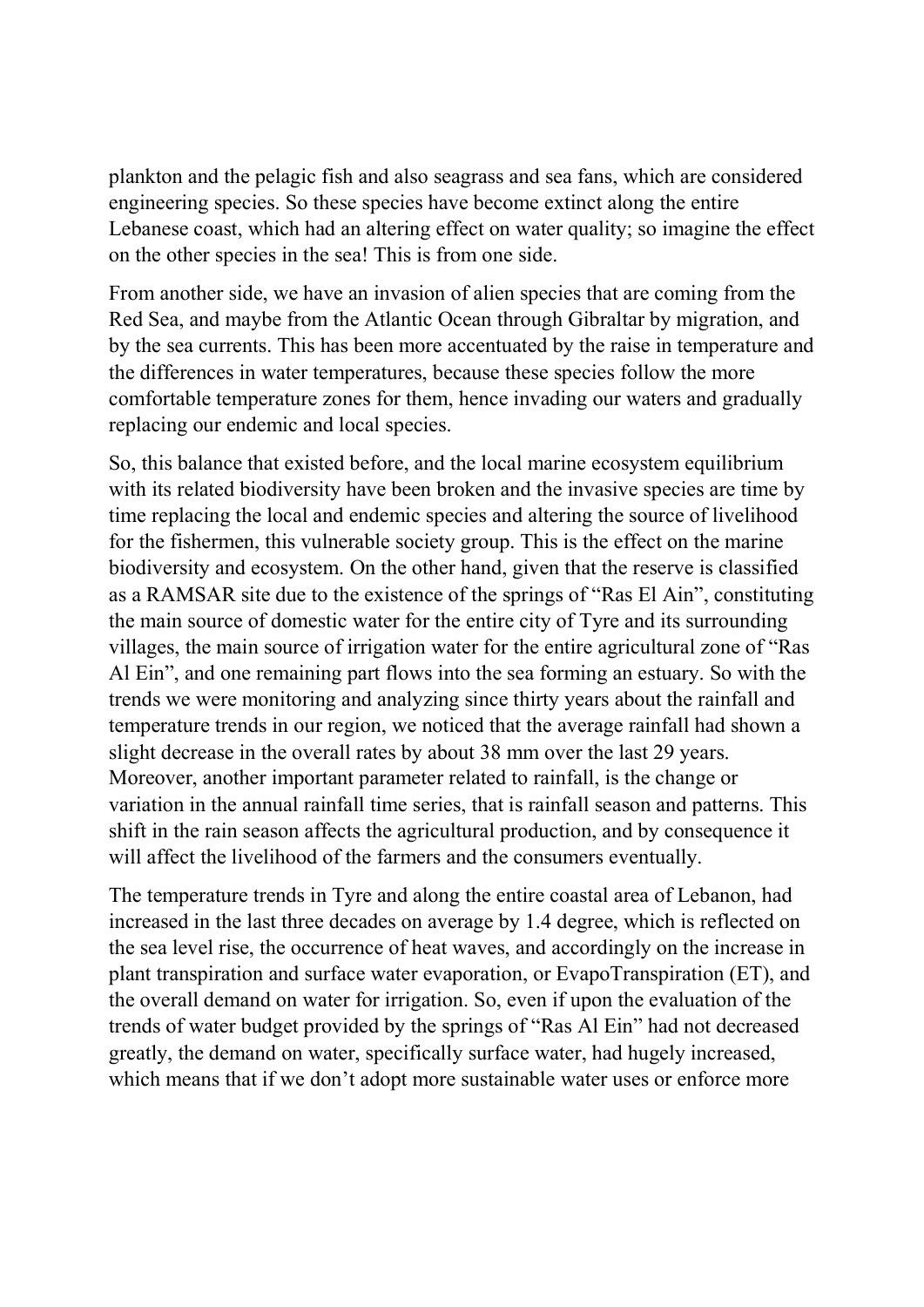rational water and natural resources' uses, this is going to accentuate the consequences and repercussions of climate change.

For the second question about how we involve or how is it possible to involve the tourists specifically in the adaptation to climate change, this couldn't be done from only one side, because eventually the tourists are beneficiaries, end-users; so we need to make an integrated approach, where tourists will be among the stakeholders, that are involved in the overall impact and interaction on the adaptation, or adaptability to climate change effects. Hence, as Asma already said, there are certain governmental regulations and policies that should be adopted, and this is by for instance ratifying and adopting, implementing and enforcing the international conventions, like the Barcelona Convention, and now the Paris Agreement. These are really crucial because they are based on multiple studies and facts that alert us of the future that seems now not really very bright, but we need to act like … "yesterday" or 10-20 years ago! This is first.

On the other hand, there is the cooperation or collaboration between the Northern and Southern borders of the Mediterranean, and this is already being executed through the ENI CBC MED Program of the EU Funds, that the reserve is so far profiting from three funded projects, that are dealing or focusing on the climate change adaptation through the ICZM and EcAp concepts. This is from the governmental and international organizations' side, but from the stakeholders and the community side, they could collaborate through citizen science, which has so far helped scientists in surveying and collecting non-collectable data because the citizen are in direct contact with the natural resources, the climate patterns, the productivity of their lands, temperatures etc.. these are tangible and reliable sources of data when we lack for scientifically-collected data; so this is first that might help in seeing the entire picture, and making a more realistic vision about what is there in order to extrapolate, and to plan in light of the data that is there.

Second, there is the sustainable practices that could be adopted by citizen in general and tourists in specific, given that TCNR has the widest, most beautiful and cleanest public beach in Lebanon; This touristic zone of the reserve receives annually around 700 thousand tourists, which is huge considering the dimensions of the beach and the reserve.

So, if we succeed to make a shift in behavior regarding waste management on the beach, the use of water and other resources, applying the carrying capacity there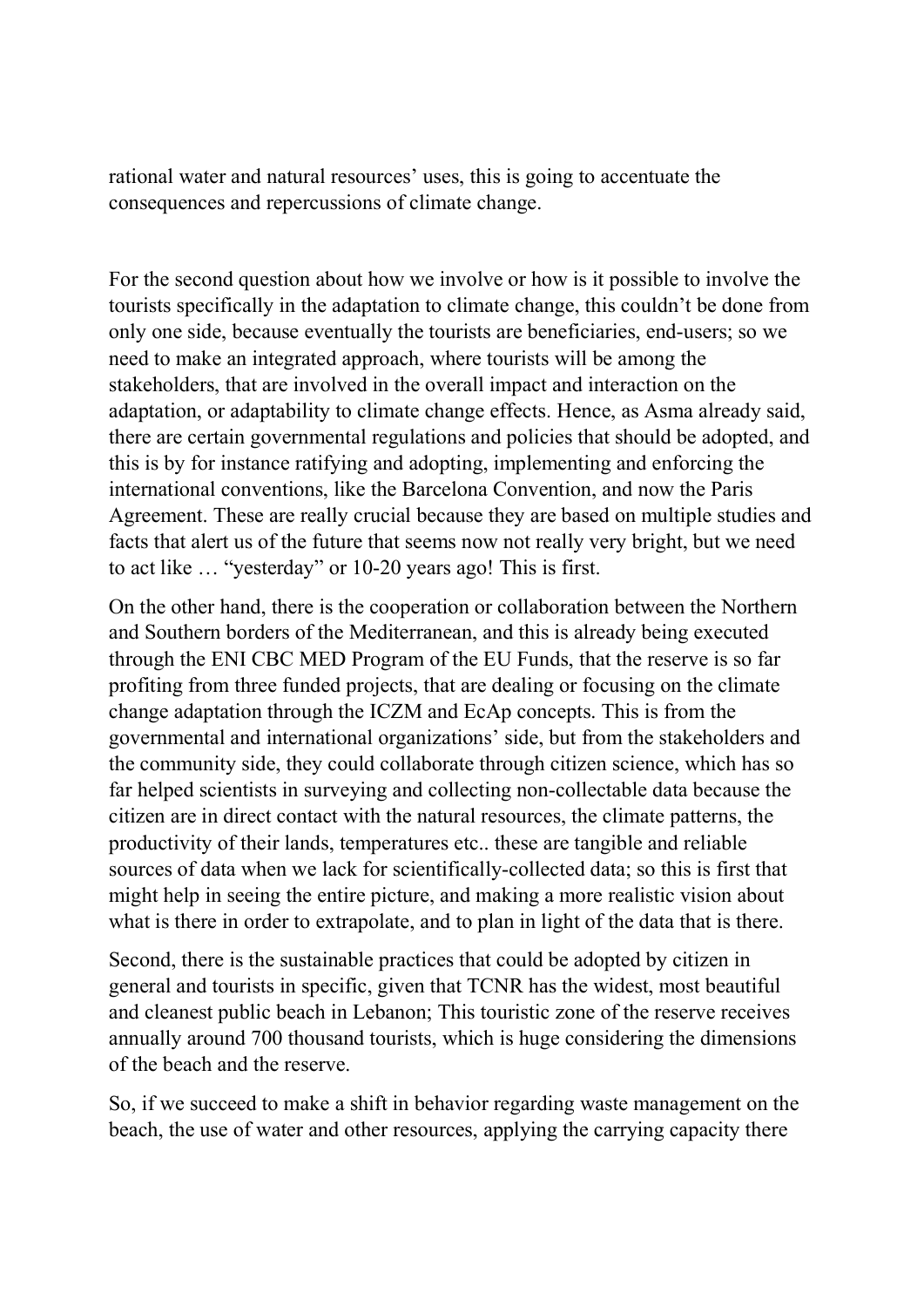…, these much needed practices could be applied through participatory approach and dialogue with the diverse stakeholders of the reserve from the local community of the different sections: farmers of "Ras Al Ein", the fisherman related to the marine zone, the tourists visiting the touristic zone and the scientists interested in the conservation zone,… these community groups, in addition to the local community of Tyre city surrounding the reserve, all are involved -and should be involved- in the adaptation endeavors to offset the effects of climate change.

For tourists, we are trying to incentivize and encourage the adoption of sustainable tourism and ecotourism by creating certain ecotourism packages, interconnected with the reserve, and by applying other ecologically friendly measures through the other touristic entities in Tyre which is considered as a touristic city.

Q3: we have all ideas about the adaptation strategies, with a lot of papers all around the Mediterranean; do you see from your experience that certain strategies in terms of tourism, are touristic authorities dealing with the future impacts of the climate change on these activities? We have plans, we have many documents, reports, but do you see that there are serious policies?

Second one, are tourists aware? When we are in holidays, the majority of people tend to forget everything, we want to have a very successful experience, we want to rest and spend fantastic days in wonderful places… first of all we have the idea of "adaptational strategies", we tend to forget; are tourists real drivers of change? or can they be? what is the relation between health and tourism? For instance, tiger mosquitos, this can be a problem in attracting new tourists; how cities can offer good conditions, and try to include tourism in their attention strategies to climate change? Also speaking from their perspective, general and health perspectives, more mosquitos and other air-borne diseases, some politicians in Europe are concerned about sending people, their citizens, to Mediterranean areas where there are tiger mosquitoes?

Answer: For the adoption of policies, or how the governmental response towards the adaptation to climate change is, also from the side of tourists… data revealed that a sustainable tourism is gaining an increase of an average of 13 % annually, which means that awareness about the importance to adapt to the deterioration of the status of the natural resources and to the effects of climate change, is really increasing worldwide; to describe how this reflects on tourism in Lebanon and on the governmental response or touristic response: